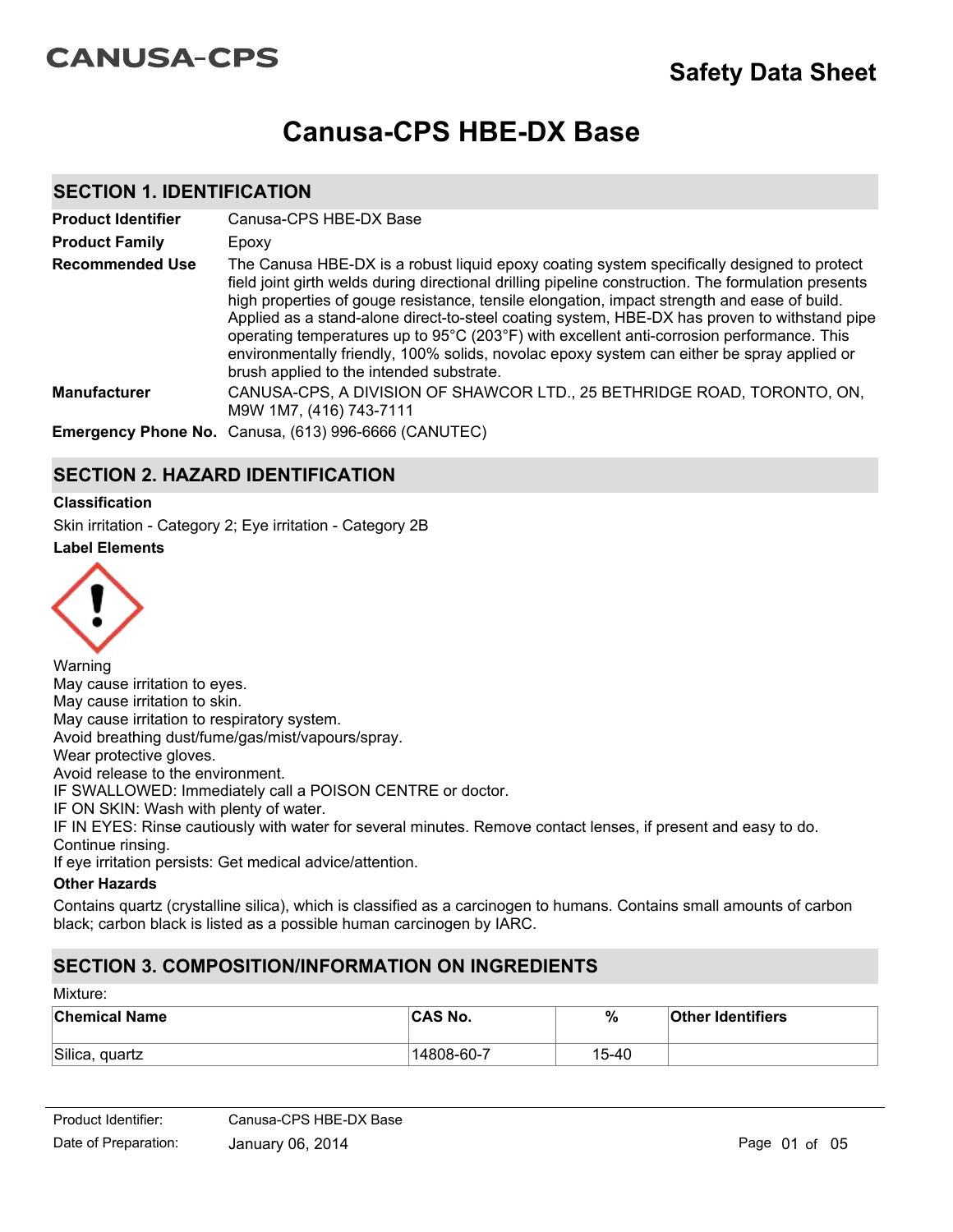| Phenol, polymer with formaldehyde, glycidyl ether                    | 28064-14-4         | 15-40     |  |
|----------------------------------------------------------------------|--------------------|-----------|--|
| Propane, 1,3-bis(2,3-epoxypropoxy)-2,2-dimethyl-                     | 17557-23-2         | $5 - 10$  |  |
| Mica                                                                 | 12001-26-2         | $1 - 5$   |  |
| Siloxanes and Silicones, di-Me, reaction products<br>$ $ with silica | 67762-90-7         | $1 - 5$   |  |
| Titanium dioxide                                                     | 13463-67-7         | $1 - 5$   |  |
| Formaldehyde, polymer with 1,3-dimethylbenzene                       | $ 26139 - 75 - 3 $ | $1 - 5$   |  |
| Carbon black                                                         | 1333-86-4          | $0.1 - 1$ |  |

## **SECTION 4. FIRST-AID MEASURES**

#### **First-aid Measures**

#### **Inhalation**

Move to fresh air. Get medical advice or attention if you feel unwell or are concerned.

#### **Skin Contact**

Immediately wash gently and thoroughly with lukewarm, gently flowing water and mild soap for 15-20 minutes. Remove contaminated clothing. Get medical advice or attention if you feel unwell or are concerned.

#### **Eye Contact**

Immediately rinse the contaminated eye(s) with lukewarm, gently flowing water for 15-20 minutes, while holding the eyelid(s) open. If eye irritation persists, get medical advice or attention.

#### **Ingestion**

Do not induce vomiting. Call Poison Centre or doctor.

## **SECTION 5. FIRE-FIGHTING MEASURES**

#### **Extinguishing Media**

#### **Suitable Extinguishing Media**

Water spray; dry chemical; carbon dioxide.

#### **Specific Hazards Arising from the Product**

Irritating vapours may be released during decomposition.

Toxic and irritating gases including; oxides of carbon, organic acids, carboxylic acids, aldehydes, alcohols, acrolein, phosphorous oxides, and sulfur oxides.

#### **Special Protective Equipment and Precautions for Fire-fighters**

Use a self-contained breathing apparatus and full protective clothing. Do not use direct stream of water.

## **SECTION 6. ACCIDENTAL RELEASE MEASURES**

#### **Personal Precautions, Protective Equipment, and Emergency Procedures**

Remove all sources of ignition. Wear appropriate personal protective equipment.

#### **Environmental Precautions**

Prevent run-off from entering drains or waterways.

#### **Methods and Materials for Containment and Cleaning Up**

Soak up spills with inert absorbent material and place in a suitable closed container; dispose of in compliance with applicable legislation.

## **SECTION 7. HANDLING AND STORAGE**

#### **Precautions for Safe Handling**

Wear appropriate PPE.

#### **Conditions for Safe Storage**

Cool, dry environment. Separate from incompatible materials (see Section 10: Stability and Reactivity).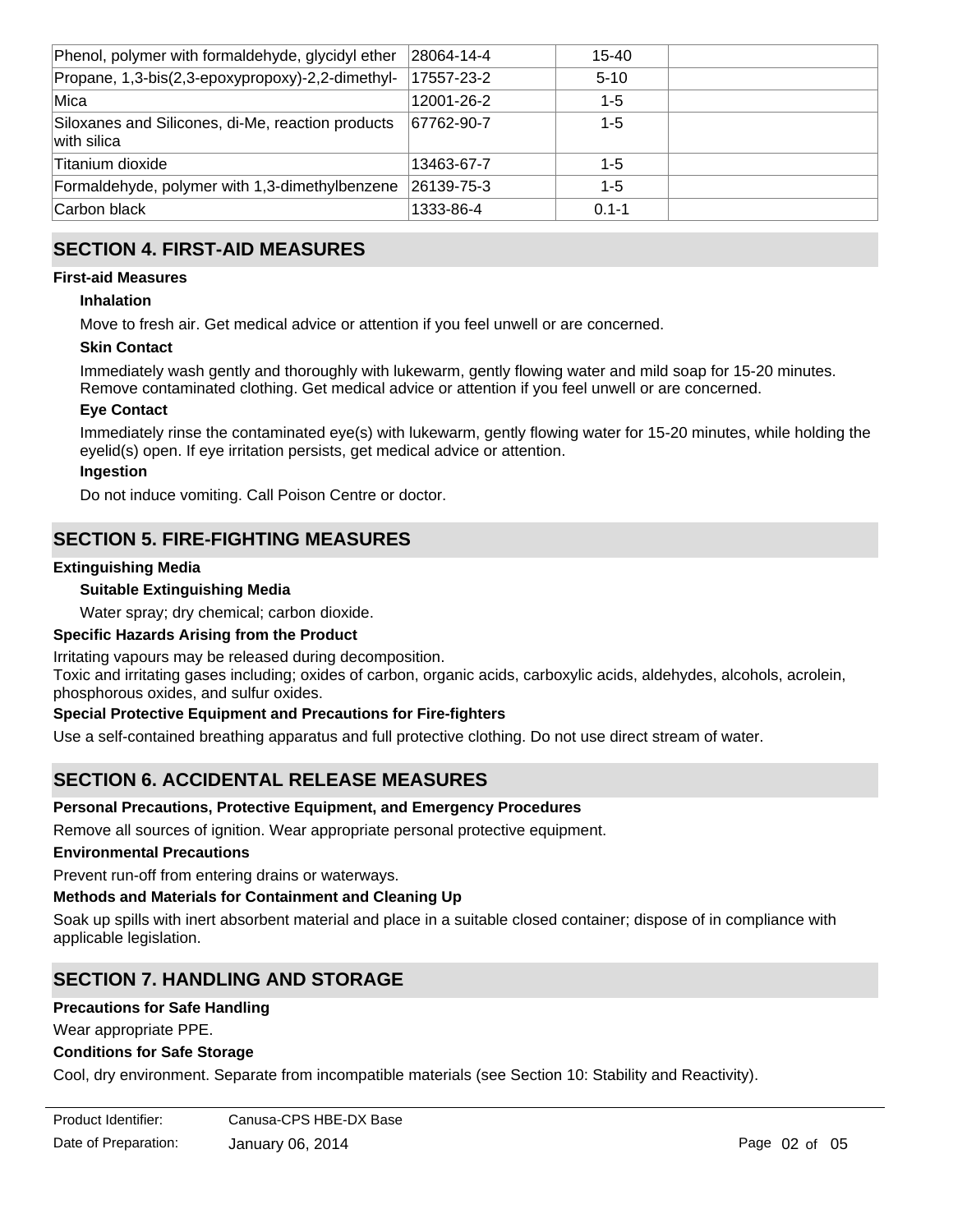## **SECTION 8. EXPOSURE CONTROLS/PERSONAL PROTECTION**

#### **Control Parameters**

|                      | <b>ACGIH TLV®</b>                  |             | <b>OSHA PEL</b>           |                | <b>AIHA WEEL</b> |            |
|----------------------|------------------------------------|-------------|---------------------------|----------------|------------------|------------|
| <b>Chemical Name</b> | <b>TWA</b>                         | <b>STEL</b> | <b>TWA</b>                | <b>Ceiling</b> | 8-hr TWA         | <b>TWA</b> |
| ∣Mica                | $3 \text{ mg/m}$                   |             | $ 20$ ppm                 |                |                  |            |
| Carbon black         | $3 \text{ mg/m}$ $3 \text{ A}$ $3$ |             | <b>Not</b><br>established |                |                  |            |

#### **Appropriate Engineering Controls**

General ventilation is usually adequate. Use local exhaust ventilation and enclosure, if necessary, to control amount in the air.

#### **Individual Protection Measures**

**Skin Protection Respiratory Protection Eye/Face Protection** Wear a NIOSH approved air-purifying respirator with an organic vapour cartridge. Chemical-resistant gloves. Wear chemical safety goggles.

# **SECTION 9. PHYSICAL AND CHEMICAL PROPERTIES**

| <b>Basic Physical and Chemical Properties</b> |                |
|-----------------------------------------------|----------------|
| Appearance                                    | Black.         |
| <b>Relative Density (water = 1)</b>           | $1.49 - 1.50$  |
| <b>Other Information</b>                      |                |
| <b>Physical State</b>                         | Liquid         |
| <b>Molecular Formula</b>                      | Not applicable |

# **SECTION 10. STABILITY AND REACTIVITY**

#### **Reactivity**

**Chemical Stability** Normally stable. Avoid strong acids and oxidizers.

## **SECTION 11. TOXICOLOGICAL INFORMATION**

#### **Acute Toxicity**

| <b>Chemical Name</b>                                        | <b>LC50</b>                              | $LD50$ (oral)         | LD50 (dermal)            |
|-------------------------------------------------------------|------------------------------------------|-----------------------|--------------------------|
| Propane, 1,3-bis(2,<br>$3$ -epoxypropoxy)-2,<br>2-dimethyl- |                                          | 4500 mg/kg (rat)      |                          |
| Titanium dioxide                                            | $>6820$ mg/m3 (rat) (4-hour<br>exposure) | $>$ 25000 mg/kg (rat) | $> 10000$ mg/kg (rabbit) |
| Carbon black                                                | 6750 mg/m3 (4-hour<br>exposure)          |                       |                          |

### **Skin Corrosion/Irritation**

May cause irritation.

#### **Serious Eye Damage/Irritation**

May cause irritation.

**Froduct Identifier:** Canusa-CPS HBE-DX Base Date of Preparation: January 06, 2014 **Page 03 of 05** Page 03 of 05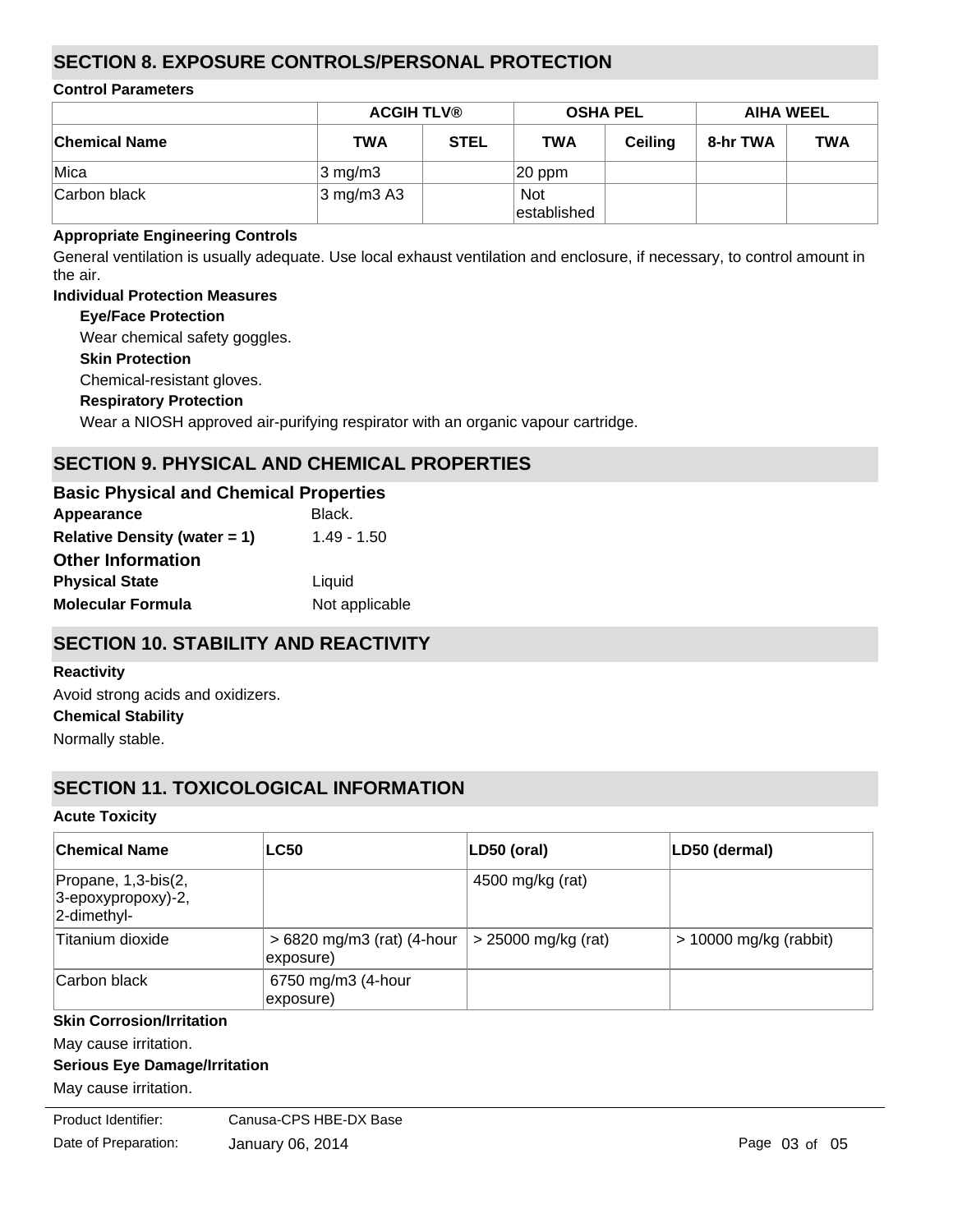#### **STOT (Specific Target Organ Toxicity) - Single Exposure**

**Inhalation**

May cause irritation.

#### **Ingestion**

Harmful if swallowed.

#### **Carcinogenicity**

| <b>Chemical Name</b>                                                | <b>IARC</b> | <b>ACGIH®</b>  | <b>NTP</b>        | <b>OSHA</b> |
|---------------------------------------------------------------------|-------------|----------------|-------------------|-------------|
| Silica, quartz                                                      | Group 1     | A <sub>2</sub> | Known carcinogen  | Not Listed  |
| Mica                                                                | Not Listed  | Not Listed     | <b>Not Listed</b> | Not Listed  |
| Propane, 1,3-bis(2,<br>3-epoxypropoxy)-2,<br>2-dimethyl-            | Not Listed  | Not designated | Not Listed        | Not Listed  |
| Siloxanes and Silicones,<br>di-Me, reaction products with<br>silica | Not Listed  | Not designated | <b>Not Listed</b> | Not Listed  |
| Titanium dioxide                                                    | Group 2B    | IA4            | <b>Not Listed</b> | Not Listed  |
| Formaldehyde, polymer with<br>1,3-dimethylbenzene                   | Not Listed  | Not Listed     | <b>Not Listed</b> | Not Listed  |
| Carbon black                                                        | Group 2B    | A3             | Not Listed        | Not Listed  |

All components are completely encapsulated in the product, and are not likely to present a health hazard.

#### Key to Abbreviations

A2 = Suspected human carcinogen. A4 = Not classifiable as a human carcinogen. Group 2B = Possibly carcinogenic to humans. Group 1 = Carcinogenic to humans. Known carcinogen = Known human carcinogen.

## **SECTION 12. ECOLOGICAL INFORMATION**

#### **Ecotoxicity**

None of the components were listed in the Montreal Protocol.

#### **Acute Aquatic Toxicity**

| <b>Chemical Name</b> | ∣LC50 Fish∣                                                                                                                      | <b>IEC50 Crustacea</b>                                 | <b>ErC50 Aquatic</b><br>Plants | ErC50 Algae |
|----------------------|----------------------------------------------------------------------------------------------------------------------------------|--------------------------------------------------------|--------------------------------|-------------|
| Titanium dioxide     | $ $ > 10 mg/L (Daphnia $ $ > 100 mg/L (Daphnia)<br>$ _{\text{pulex}}$ (water flea); $ _{\text{magnax}}$ (water flea);<br>static) | 48-hour; fresh water; 48-hour; fresh water;<br>static) |                                |             |

## **SECTION 13. DISPOSAL CONSIDERATIONS**

#### **Disposal Methods**

Dispose of in compliance with all federal, state, provincial, municipal and local legislation.

## **SECTION 14. TRANSPORT INFORMATION**

Not regulated under Canadian TDG regulations. Not regulated under US DOT Regulations. Not regulated under IATA Regulations.

**Special Precautions** Not applicable

#### **Transport in Bulk According to Annex II of MARPOL 73/78 and the IBC Code**

Not applicable

# **SECTION 15. REGULATORY INFORMATION**

**Safety, Health and Environmental Regulations**